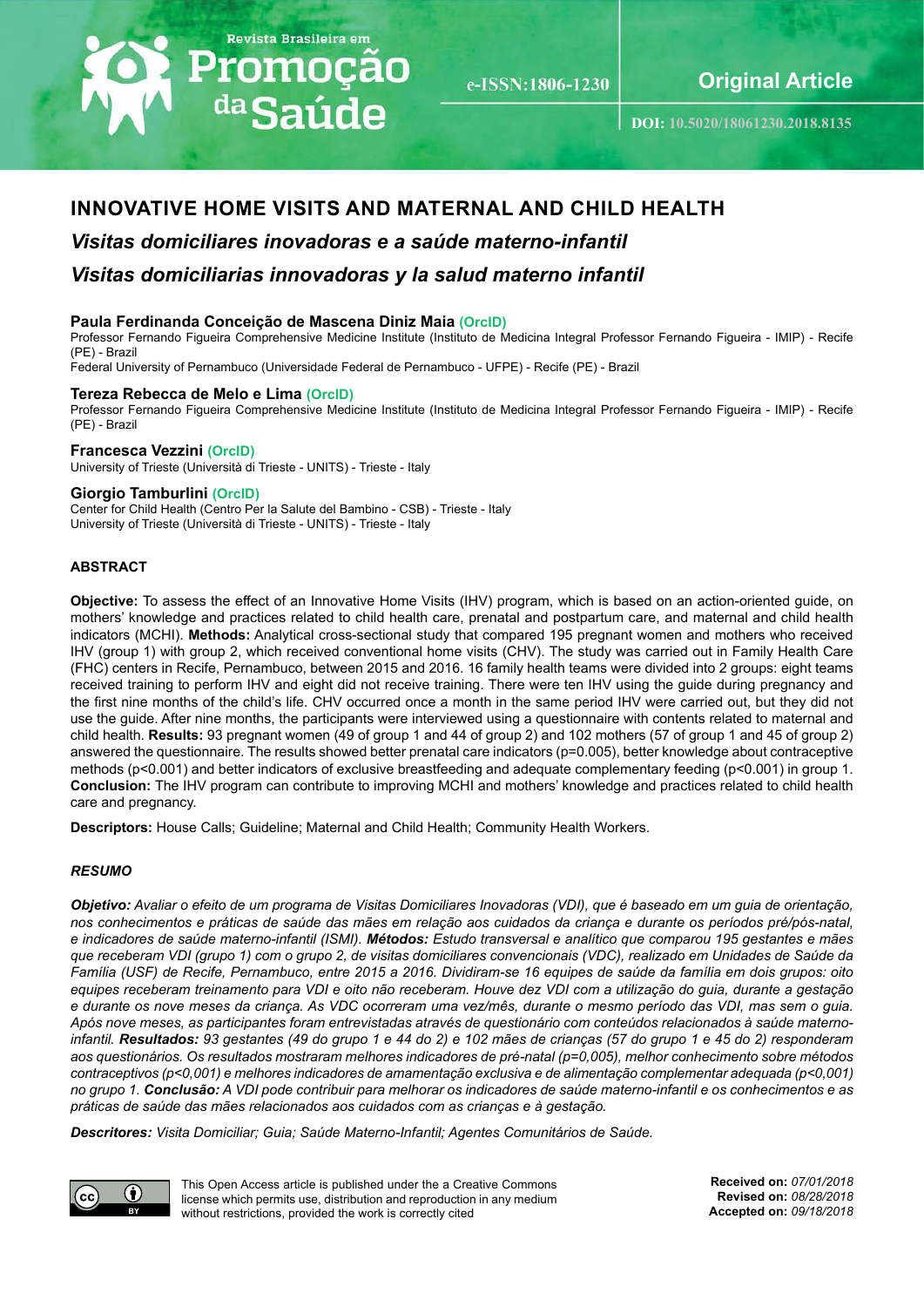#### *RESUMEN*

*Objetivo: Evaluar el efecto de un programa de Visitas Domiciliarias Innovadoras (VDI) que está basado en una guía de orientación, en los conocimientos y las prácticas de salud de las madres con respecto a los cuidados del niño y durante los períodos pre/ posnatal y los indicadores de salud materno infantil (ISMI). Métodos: Estudio transversal y analítico que ha comparado 195 embarazadas y madres que recibieron las VDI (grupo 1) con el grupo 2 de las visitas domiciliarias convencionales (VDC) realizado en las Unidades de Salud de la Familia (USF) de Recife, Pernambuco, entre 2015 y 2016. Se dividieron 16 equipos de salud de*  la familia en dos grupos: ocho equipos recibieron el entrenamiento para las VDI y ocho no. Hubo diez VDI con la utilización de la *guía durante el embarazo y durante los nueve meses del niño. Las VDC se dieron una vez/mes durante el mismo periodo de las VDI pero sin la guía. Después de los nueve meses las participantes fueron entrevistadas a través de cuestionario con contenidos relacionados con la salud materno infantil. Resultados: 93 embarazadas (49 del grupo 1 y 44 del grupo 2) y 102 madres de niños (57 del grupo 1 y 45 del grupo 2) contestaron los cuestionarios. Los resultados mostraron mejores indicadores de prenatal (p=0,005), mejor conocimiento sobre los métodos de contracepción (p<0,001) y mejores indicadores para el amamantamiento exclusivo y de alimentación complementaria adecuada (p<0,001) en el grupo 1. Conclusión: La VDI puede contribuir para la mejoría de los indicadores de la salud materno infantil y los conocimientos y las prácticas de salud de las madres relacionadas con los cuidados de los niños y el embarazo.* 

*Descriptores: Visita Domiciliaria; Guía; Salud Materno-Infantil; Agentes Comunitarios de Salud.*

## **INTRODUCTION**

Health promotion became a priority in the elaboration of health policies in Brazil in 1980. The Brazilian Government set the goal to reduce social and regional inequalities with the 1988 Constitution. The Unified Health System (*Sistema Único de Saúde – SUS*) guaranteed universal access to health and the Constitutional Reform, which created the SUS, transferred the responsibility for resources and for managing and evaluating the health services provided from the federal level to the municipal level $^{\text{\tiny{(1)}}}.$  $^{\text{\tiny{(1)}}}.$  $^{\text{\tiny{(1)}}}.$ 

With the objective of improving care for pregnant women and children and prioritizing continued health care, the government created, in 2011, the Stork Network, which is still active. Its activities focus on the health needs of women, including the care for pregnant and postpartum women and for the newborn. The network is also responsible for the follow-up of the child up to two years of age $^{(2,3)}.$  $^{(2,3)}.$  $^{(2,3)}.$  $^{(2,3)}.$  $^{(2,3)}.$ 

With regard to the eight Millennium Development Goals launched in 2000, Brazil reduced maternal mortality by only 43% by 2013 and failed to achieve the goal set for 2015, which consisted of a reduction of 75%; in addition, neonatal mortality remained high<sup>([4](#page-10-3))</sup>. These situations demonstrated failures in the quality of care provided during pregnancy, childbirth and postpartum $\ ^{(5)}$  $\ ^{(5)}$  $\ ^{(5)}$ .

In order to promote health, it is important to consider the autonomy and uniqueness of individuals, collectivities and territories because an individual's living conditions are determined by the social, economic, political and cultural contexts in which they live ${}^{(6)}$  ${}^{(6)}$  ${}^{(6)}$ .

With this objective, the National Health Promotion Policy (*Política Nacional de Promoção à Saúde – PNPS*) approved in 2006 aimed at overcoming the challenges in health production and continuous improvement of health practices and of the health system. In 2014, the PNPS was revised and recognized the need to join efforts with other public policies like the National Primary Health Care Policy (*Política Nacional de Atenção Básica – PNAB*), which sets the guidelines for the organization of the Primary Health Care component( $^{7}$  $^{7}$  $^{7}$ ).

According to the PNAB, Primary Health Care is the preferential and introductory for of access to SUS<sup>(7)</sup>. Within Primary Health Care, actions are developed with a high degree of decentralization and are closely related to people's lives in addition to being focused on health promotion and disease prevention®. Women's and children's health care are included in the four components of the Stork Network: prenatal care; labor and delivery; postpartum and comprehensive child care; and logistic system $^{\text{\tiny{(9)}}}.$  $^{\text{\tiny{(9)}}}.$  $^{\text{\tiny{(9)}}}.$ 

The Family Health Strategy (*Estratégia de Saúde da Família – ESF*) was implemented to expand and improve Primary Health Care<sup>([10](#page-11-3))</sup>. It is the starting point of care for pregnant women within the health system and it best suits their needs by providing longitudinal and continuous follow-up during pregnancy[\(11](#page-11-4)) . The ESF features the home visit (HV) as an important tool for the health care of the family. The HV enables health providers to access the family environment, thus favoring the acquisition of knowledge about the living conditions of the people, their environment, their habits, culture and socioeconomic conditions([12](#page-11-5)[,13](#page-11-6)) .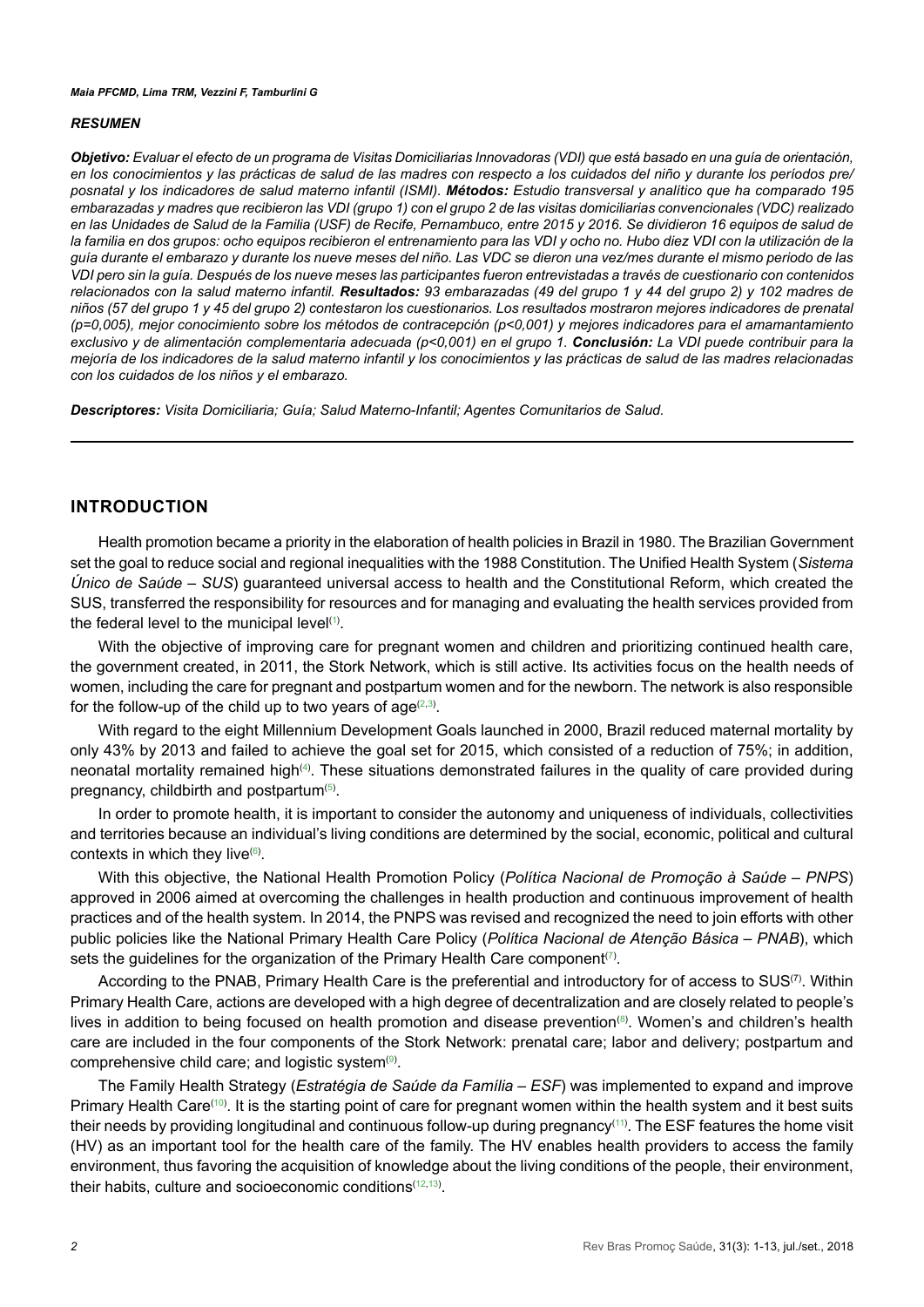The systematic practice of HV is the main activity of the community health worker (CHW). However, in order to ensure adequate health care for the pregnant woman and the child, some difficulties need to be overcome: the lack of health promotion; the provision of home care; and the lack of specific theoretical and methodological training of CHW([14](#page-11-7)[,15\)](#page-11-8) .

Studies have demonstrated that the lack of specific definitions of CHW function and their inadequate training are recognized as obstacles to the effective performance of HV to pregnant women and children([14](#page-11-7),[16](#page-11-9)) . Other factors that hinder the performance of HV include: dissatisfaction due to low pay; difficulties with user embracement and in bonding with some families; and excessive bureaucratic tasks, which result in a shortage of time to perform HV $^{\!(17)}$  $^{\!(17)}$  $^{\!(17)}$ .

Thus, in order to contribute to the strengthening of health promotion policies and programs to provide better maternal and child health care and overcome some of the barriers

that impede the full implementation of health actions and strategies, this study aimed to assess the effects of an Innovative Home Visit (IHV) program on maternal and child health. The IHV are based on a guide that proposes to change the structure of HV to pregnant women, mothers and children. The guide takes into consideration mothers' knowledge and practices related to child health care and to pre- and postnatal care, and it also includes some maternal and child health indicators.

Given that, the present study aimed to assess the effect of an Innovative Home Visits (IHV) program, which is based on an action-oriented guide, on mothers' knowledge and practices related to child health care, prenatal and postpartum care, and maternal and child health indicators (MCHI).

## **METHODS**

This is an analytical cross-sectional study carried out in 11 Family Health Care centers (*Unidades de Saúde da Família – USF*) in three Health Districts of Recife, Pernambuco, Brazil, with 16 family health care teams from October 2015 to October 2016. The USF selected for the study were comanaged by the Recife City Hall and the Community Extension Program of the Maternal and Child Institute of Pernambuco (*Programa de Extensão Comunitária do Instituto Materno Infantil de Pernambuco – PEC-IMIP*), which manage 12 primary health care centers that serve 10 low-income communities in the city of Recife. The 12 centers together have 18 family health care teams. It should be noted that one USF (with two teams) refused to participate in the study.

The study included pregnant women who were up to the third month of pregnancy and mothers of newborns who were served by the USF and had a permanent address in the community. Pregnant women who did not attend the first prenatal consultation scheduled in the first trimester of pregnancy and mothers of newborns who did not receive the home visit during the first week of the child's life or who did not attend the child care consultation were excluded.

The sample was calculated based on the number of pregnant women starting prenatal care and mothers of newborns starting the child care consultation per month in each USF during the year 2015. Since each family health care team served an average of 4 pregnant women and 3 mothers of newborns per month during that period, the study population would be composed of approximately 224 pregnant women and mothers of newborns served by the 16 family health care teams in 2 months. Considering a 95% level of reliability (z = 1.96), a margin of error (e) of 5%, and the expected difference proportion of 50%, the sample size was estimated to be 142 participants $^{\text{\tiny{(18)}}}$  $^{\text{\tiny{(18)}}}$  $^{\text{\tiny{(18)}}}$ .

After approval by the Research Ethics Committee of the Maternal and Child Institute of Pernambuco (*Comitê de Ética e Pesquisa do Instituto Materno Infantil de Pernambuco – CEP-IMIP*), the Maternal and Child Health Institute of Pernambuco (*Instituto Materno Infantil de Pernambuco – IMIP*) and the Recife Municipal Health Secretariat (*Secretaria Municipal de Saúde – SMS*), the researchers visited all USF separately on different dates to explain the project to team members.

In the initial phase, the USF selected for the study presented similar characteristics related to service area, number of CHW in the family health care teams, number of families served by the center, operation of laboratories for tests, and availability of vaccines, medicines and contraceptive methods.

After that, 16 teams were randomly paired and divided into two groups for the performance of HV: a group with eight teams who received the training to perform the IHV and a group with eight teams who did not receive the training and continued to perform CHV. The training included guidelines for using the guide and implementing IHV and it was specifically delivered to the community health worker. There were 10 innovative visits in total: five during the 9 months of pregnancy and five during the child's first 9 months of life. Conventional visits were held once a month, totaling 18 visits: nine during the 9 months of pregnancy and nine during the child's first 9 months of life. They maintained the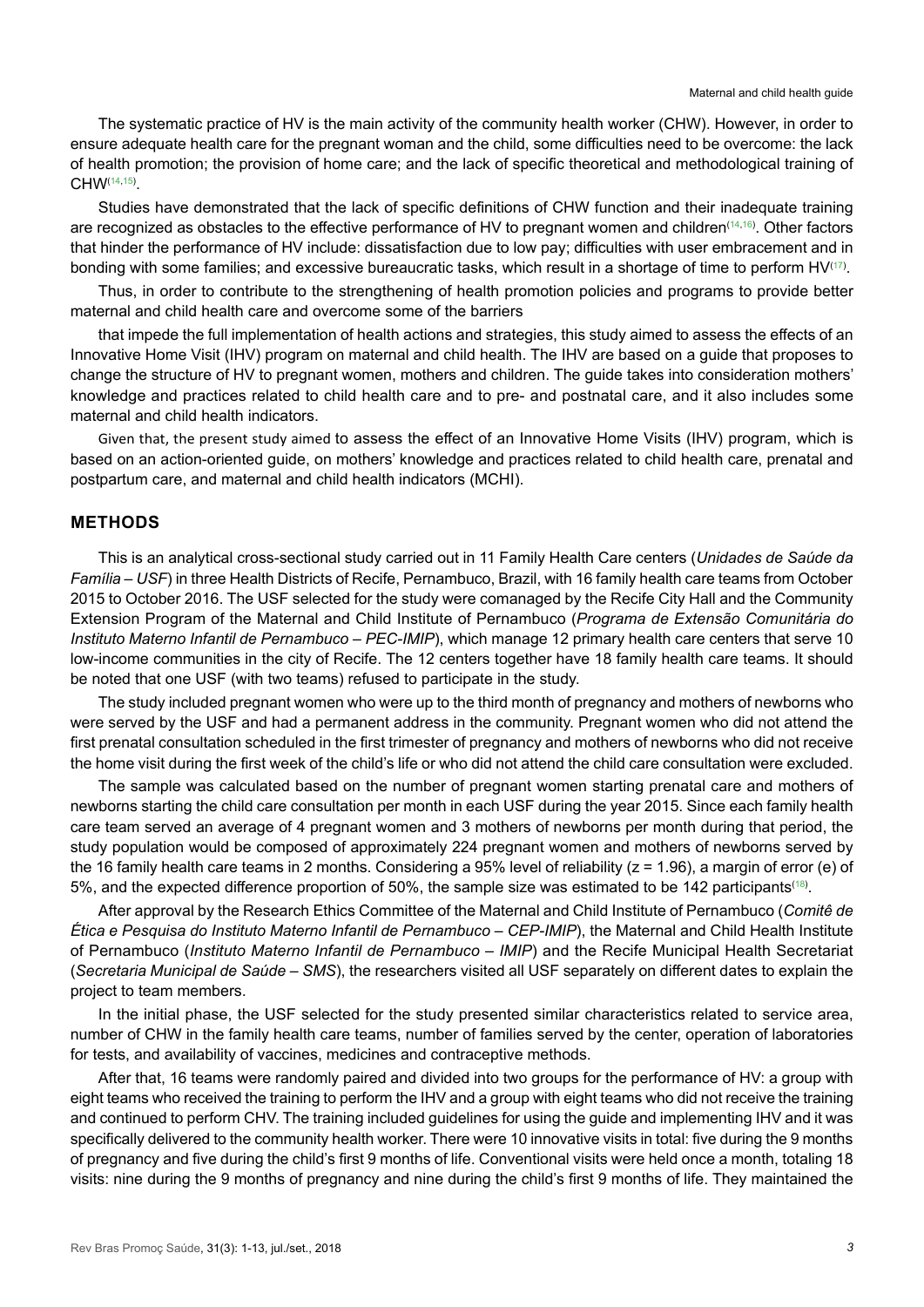habitual model already used by the CHW, which is characterized by the absence of previous or continuous training and of practical and structured material capable of orienting their main attributions during the visits.

In order to encourage the use of the guide, the researchers were supported by the nurses of the team of trained CHW, that is, the CHW who received information about the research objectives and the usefulness of the guide in meetings and in a 16-hour training.

The IHV Program consisted of the follow-up of pregnant women, mothers and children in a structured and systematic way through home visits guided by specific actions for each period of pregnancy and up to the child's 9 months of life. A guide containing information that should be used by the CHW and that was built based on national and international guidelines on maternal and child health guided the visits<sup>([19-](#page-11-12)21</sup>). The guide provided information for a total of 10 home visits. It included information on the prenatal, postpartum, neonatal, and infant periods. The content addressed: the assessment of the maternal health status, the child and the family environment; the identification of socioeconomic and psychosocial problems and health risk factors; breastfeeding and complementary feeding information and encouragement; immunization; accident prevention; and practices conducive to child development and growth.

Prenatal visits included: 1<sup>st</sup> visit (1<sup>st</sup> trimester of pregnancy), 2<sup>nd</sup> and 3<sup>rd</sup> visits (2<sup>nd</sup> trimester of pregnancy), 4<sup>th</sup> and  $5<sup>th</sup>$  visits (3<sup>rd</sup> trimester of pregnancy). Postpartum visits to mothers and children were divided into: 1<sup>st</sup> visit (1<sup>st</sup> week after discharge from maternity ward),  $2^{nd}$  visit (1<sup>st</sup> month of life of the child),  $3^{rd}$  visit ( $2^{nd}-3^{rd}$  month of life),  $4^{th}$ visit ( $5<sup>th</sup>$ -6<sup>th</sup> month of life) and  $5<sup>th</sup>$  visit ( $8<sup>th</sup>$ -9<sup>th</sup> month of life).

At the end of each visit, the CHW should classify the pregnant woman, mother or child according to the health risk presented: emergency (red) – referral to the health are center or hospital; warning (yellow) – consultation in the health care center should be prioritized and scheduled; and prevention (green) – home visits should be kept on a regular basis.

After nine months, interviews were held with postpartum women/mothers (formerly pregnant) and mothers of 9-month-old children (previously mothers of newborns) who received 5 IHV and 9 CHV each.

The researchers constructed a specific questionnaire containing 96 questions to indirectly assess the knowledge and practices used by the mothers in group 1 and group 2. The interview allowed to compare the acquisition of knowledge and the improvement in the health practices between the mothers in group 1 and the mothers in group 2. In addition, it also allowed to assess the effectiveness of the use of the guide in the improvement of selected health indicators. The questionnaire was previously validated.

The questionnaire used with pregnant women included questions about: prenatal care coverage and quality indicators; family planning; protective and risk factors for pregnancy pathologies and fetal developmental; pregnant women's knowledge of good practices during childbirth; pregnant women's practices towards adequate fetal development; pregnant women's practices and knowledge related to contraceptive methods. The questionnaire used with the mothers of the children included questions on: child health indicators (immunization, breastfeeding and exclusive breastfeeding and complementary feeding) and appropriate practices (conversations, play and reading) or inappropriate practices (excessive use of TV and inappropriate punishment).

Data from the questionnaires were digitized, tabulated into a specific database and statistically analyzed using STATA/SE version 12.0. For the analysis of the feasibility and effects of the IHV program, the responses of the participants in group 1 were compared with the responses of the participants in group 2, and the results were described in tables as absolute and relative frequencies. The measures of central tendency and dispersion were used for numerical variables. There was an association between the chi-squared test and Fisher's exact test for the categorical variables. All tests were performed considering a 95% confidence interval.

This research complied with the requirements of Resolution 466/2012 of the National Health Council of the Ministry of Health regarding research on human beings and was approved by CEP-IMIP under Approval No. 970.358. The Recife Municipal Health Secretariat (*Secretaria Municipal de Saúde de Recife – SMS - Recife*) approved the research procedures after obtaining written authorization from the manager.

## **RESULTS**

The study included 214 participants: 100 pregnant women and 114 mothers of children. In all, 93 of the eligible pregnant women answered the questionnaire for pregnant women: 49 in group 1 and 44 in group 2. As for mothers of children, 102 mothers answered the questionnaire: 57 in group 1 and 45 in group 2 (one participant of group 2 did not answer the questions used to collect epidemiological data, but she answered the other questions).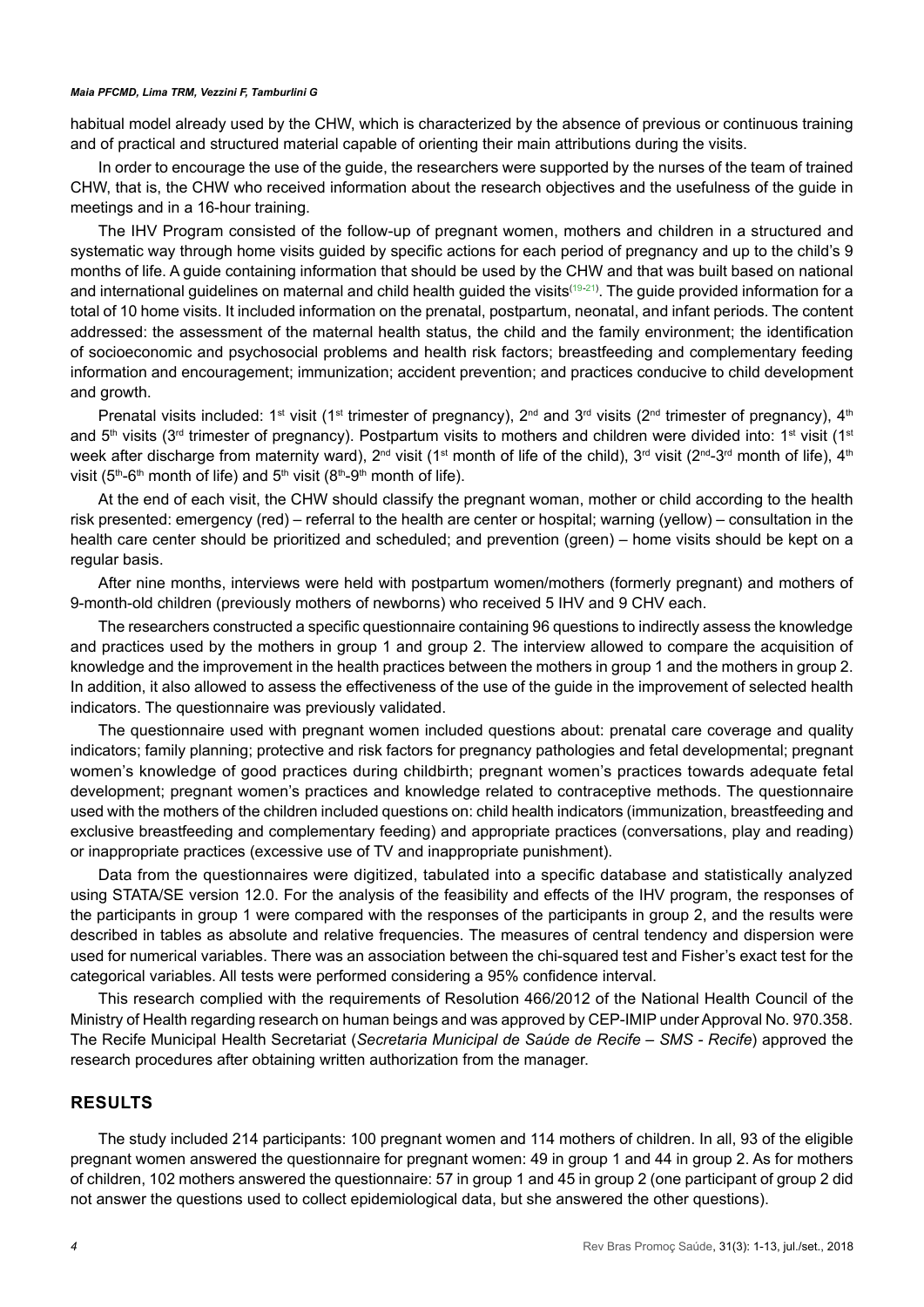The mean age of the pregnant women was 25.12 years. The majority had completed primary education (51.61%, n=48) and had a monthly income of one minimum wage (39.78%, n=37). With regard to marital status, 48.39% (n=45) of the pregnant women reported being in a common-law marriage. As for planning and acceptance of pregnancy, 36.56% (n=34) of pregnant women reported planned pregnancy and 82.8% (n=77) reported good pregnancy acceptance (Table I).

|                                                                                                            |                                       |                                       | <b>Groups</b>                          | p-value              |
|------------------------------------------------------------------------------------------------------------|---------------------------------------|---------------------------------------|----------------------------------------|----------------------|
| <b>Characteristics</b>                                                                                     | <b>Total</b>                          | $1$ (IHV)                             | 2 (CHV)                                |                      |
| Number of interviewees n (%)                                                                               | 93 (100)                              | 49 (52.69) <sup>a</sup>               | 44(47.31) <sup>a</sup>                 |                      |
| Mean age (years)                                                                                           | 25.12                                 | 25.61                                 | 24.57                                  | 0.429 <sup>d</sup>   |
| Education n (%)                                                                                            |                                       |                                       |                                        |                      |
| - Illiterate                                                                                               | $2(2.15)^{a}$                         | $2(4.08)^{b}$                         | $0(0.00)^{\circ}$                      |                      |
| - Complete primary education                                                                               | 48 (51.61)                            | 24 (48.98)                            | 24 (54.55)                             |                      |
| - Complete secondary education                                                                             | 37 (39.78)                            | 23 (46.94)                            | 14 (31.82)                             |                      |
| - Higher education                                                                                         | 0(0.00)                               | 0(0.00)                               | 0(0.00)                                | $0.025^{\circ}$      |
| - Graduate                                                                                                 | 0(0.00)                               | 0(0.00)                               | 0(0.00)                                |                      |
| - Incomplete primary education                                                                             | 4(4.30)                               | 0(0.00)                               | 4(9.09)                                |                      |
| - Incomplete secondary education                                                                           | 2(2.15)                               | 0(0.00)                               | 2(4.55)                                |                      |
| Monthly income n (%)<br>- Less than one minimum wage<br>- One minimum wage<br>- More than one minimum wage | 35 (37.63)<br>37 (39.78)<br>21(22.58) | 18 (36.73)<br>20 (40.82)<br>11(22.45) | 17 (38.64)<br>17 (38.64)<br>10 (22.73) | $0.975$ <sup>f</sup> |
| Marital status n (%)                                                                                       |                                       |                                       |                                        |                      |
| - Married                                                                                                  | 20(21.51)                             | 11(22.45)                             | 9(20.45)                               |                      |
| - Common-law marriage                                                                                      | 45 (48.39)                            | 25 (51.02)                            | 20 (45.45)                             |                      |
| - Single                                                                                                   | 28 (30.11)                            | 13(26.53)                             | 15 (34.09)                             | 0.729 <sup>f</sup>   |
| - Divorced                                                                                                 | 0(0.00)                               | 0(0.00)                               | (0.00)                                 |                      |
| Planned pregnancy<br>$n$ (%)                                                                               | 34 (36.56)                            | 15(30.61)                             | 19 (43.18)                             | 0.209 <sup>f</sup>   |
| Pregnancy acceptance                                                                                       |                                       |                                       |                                        |                      |
| $n$ (%)                                                                                                    | 77 (82.80)                            | 39 (79.59)                            | 38 (86.36)                             | $0.388$ <sup>f</sup> |

Table I - Sociodemographic characteristics of pregnant women participating in the study. Recife, Pernambuco, 2016.

<sup>a</sup>: percentage in relation to the total number of interviewees; <sup>b</sup>: percentage in relation to the total number of interviewees in group 1; <sup>c:</sup> percentage in relation to the total number of interviewees in group 2; <sup>d</sup>: t-test for equal means; <sup>e</sup>: Fisher's Exact test; <sup>f</sup>: Chisquared test

The mean age of the mothers of the children was 26.69 years. Most of the students had completed primary education (56.44%, n=57) and 60.40% (n=61) of the mothers reported receiving a monthly income of one minimum wage. As for marital status, 49.50% (n=50) of the mothers reported being in a common-law marriage (Table II).

Table II - Sociodemographic characteristics of mothers of children participating in the study. Recife, Pernambuco, 2016.

| <b>Characteristics</b>           |             | <b>Groups</b><br><b>Total</b> |             | p-value |
|----------------------------------|-------------|-------------------------------|-------------|---------|
|                                  |             | $1$ (IHV)                     | $2$ (CHV)   |         |
| <b>Number of interviewees</b>    | $101*(100)$ | 57 (56.44)a                   | 44 (43.56)a |         |
| $n$ (%)                          |             |                               |             |         |
| Mean age (years)                 | 26.69       | 27.25                         | 25.93       | 0.441d  |
| Education n (%)                  | 0(0.00)a    | 0(0.00)b                      | (0.00)c     |         |
| - Illiterate                     | 57 (56.44)  | 41 (71.93)                    | 16 (36.36)  |         |
| - Complete primary education     | 33 (32.67)  | 13 (22.81)                    | 20 (45.45)  |         |
| - Complete secondary education   | 1(0.99)     | 1(1.75)                       | 0(0.00)     | 0.001e  |
| - Higher education               | 0(0.00)     | 0(0.00)                       | 0(0.00)     |         |
| - Graduate                       | 7(6.93)     | 2(3.51)                       | 5(11.36)    |         |
| - Incomplete primary education   | 3(2.97)     | 0(0.00)                       | 3(6.82)     |         |
| - Incomplete secondary education |             |                               |             |         |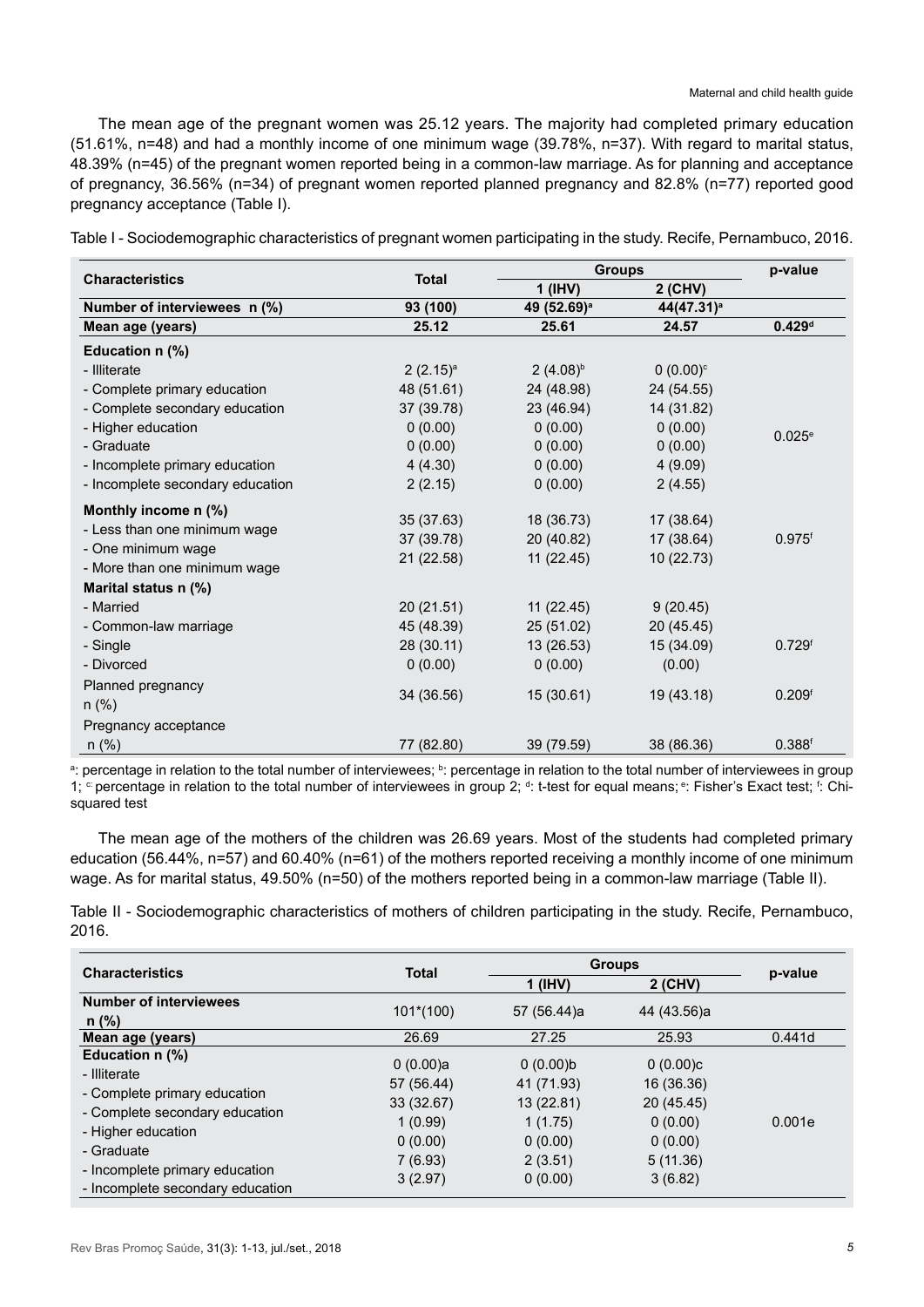| Monthly income n (%)         |            |            |            |        |
|------------------------------|------------|------------|------------|--------|
| - Less than one minimum wage | 23 (22.77) | 14 (24.56) | 9(20.45)   |        |
| - One minimum wage           | 61 (60.40) | 34 (59.65) | 27 (61.36) | 0.869e |
| - More than one minimum wage | 17 (16.83) | 9(15.79)   | 8(18.18)   |        |
| Marital status n (%)         |            |            |            |        |
| - Married                    | 21 (20.79) | 11 (19.30) | 10(22.73)  |        |
| - Common-law marriage        | 50 (49.50) | 28 (49.12) | 22(50.00)  |        |
| - Single                     | 28 (27.72) | 17 (29.82) | 11(25.00)  | 0.917e |
| - Divorced                   | 2(1.98)    | 1(1.75)    | 1(2.27)    |        |

a: percentage in relation to the total number of interviewees; b: percentage in relation to the total number of interviewees in group 1; c: percentage in relation to the total number of interviewees in group 2; d: t-test for equal means; e: Fisher's Exact test

\* 102 mothers were interviewed, but 1 did not answer the sociodemographic questions

There was a significant difference in education (p=0.025) between pregnant women in group 1 and pregnant women in group 2. However, most of the participants in group 1 (48.98%, n=24) and in group 2 (54.55%, n=24) reported having completed primary education. There was also a significant difference (p=0.001) in education between group 1 and group 2 of mothers of children. Most of the mothers in group 1 (71.93%, n=41) had completed primary education and most of the mothers in group 2 (45.45%, n=20) had completed secondary education.

The statistical analysis of the influence of education on the answers given by the participants in each group (groups 1 and 2 of pregnant women and mothers) was carried out separately. For pregnant women, education may have influenced the results related to prenatal care routine. Education did not influence the other indicators analyzed. In addition, the mothers who received IHV presented lower levels of education compared with the mothers who received IHV (Table III).

Table III - Influence of education on maternal and child health indicators results. Recife, Pernambuco, 2016.

|                                                                               | <b>Education</b>         |                        |                        |                    |
|-------------------------------------------------------------------------------|--------------------------|------------------------|------------------------|--------------------|
|                                                                               | <b>Total</b>             | Low*                   | High*                  | p-value            |
| <b>Indicators</b>                                                             | $n$ (%)                  | $n$ (%)                | $n$ (%)                |                    |
| Gestantes - grupo 1 (VDI)                                                     |                          |                        |                        |                    |
| Adequate prenatal care routine                                                | 42 (85.7) <sup>a</sup>   | 19 (45.2) <sup>b</sup> | 23 $(54.8)^{b}$        | 0.011 <sup>d</sup> |
| Adequate pregnancy habits                                                     | 44 (89.8) <sup>a</sup>   | $21 (47.7)^{b}$        | $23(52.3)^{b}$         | 0.052e             |
| Pregnant women's adequate knowledge about good childbirth practices           | $24(49.0)^a$             | 11 $(45.8)^{b}$        | $13(54.2)^{b}$         | 0.321e             |
| Adequate practices to stimulate fetal development during prenatal             | 40 $(81.6)^a$            | $20(50.0)^{b}$         | $20(50.0)^{b}$         | 0.472e             |
| Mothers' adequate practices and knowledge related to contraceptive<br>methods | $27(67.5)^a$             | $12(44.4)^{b}$         | $15(55.6)^b$           | 0.311e             |
| Pregnant women - group 2 (CHV)                                                |                          |                        |                        |                    |
| Adequate prenatal care routine                                                | $26(59.1)^a$             | 20 (76.9) <sup>b</sup> | $6(23.1)^{b}$          | 0.028e             |
| Adequate pregnancy habits                                                     | 41 (95.3) <sup>a</sup>   | $27(65.9)^{b}$         | 14 $(34.1)^{b}$        | 1.000 <sup>d</sup> |
| Pregnant women's adequate knowledge about good childbirth practices           | 16 $(38.1)^a$            | $10(62,5)^{b}$         | $6(37.5)^{b}$          | 0.850e             |
| Adequate practices to stimulate fetal development during prenatal             | 36 $(83.7)$ <sup>a</sup> | $24 (66.7)^{b}$        | $12(33.3)^{b}$         | 0.680e             |
| Mothers' adequate practices and knowledge related to contraceptive<br>methods | 10 $(22.7)^a$            | $6(21.4)^{b}$          | 4 $(25.0)^{b}$         | 1.000e             |
| Mothers of children - group 1 (IHV)                                           |                          |                        |                        |                    |
| Better child health indicators                                                | 40 $(70.2)^a$            | $31 (77.5)^{b}$        | $9(22.5)^{b}$          | 0.738d             |
| Adequate practices to stimulate child development                             | 31 $(55.4)^a$            | 20 $(64.5)^{b}$        | 11 $(35.5)^{b}$        | 0.044e             |
| Practices that hinder child development                                       | $35(62.5)$ <sup>a</sup>  | $25(71.4)^{b}$         | 10 $(28.6)^{b}$        | 0.426e             |
| Mothers of children - group 2 (CHV)                                           |                          |                        |                        |                    |
| Better child health indicators                                                | 13 $(29.5)^a$            | 6 $(46.2)^{b}$         | $7(53.8)^{b}$          | 0.892e             |
| Adequate practices to stimulate child development                             | $21 (50.0)^a$            | $8(38.1)^{b}$          | $13(61.9)^{b}$         | 0.352e             |
| Practices that hinder child development                                       | $31(75.6)^a$             | 12 $(38.7)^{b}$        | 19 (61.3) <sup>b</sup> | 0.144e             |

a: percentage in relation to the total number of interviewees; <sup>b</sup>: percentage in relation to the total number of interviewees for the corresponding assessed indicator described in the table; <sup>d</sup>: Fisher's Exact test; °: Chi-squared test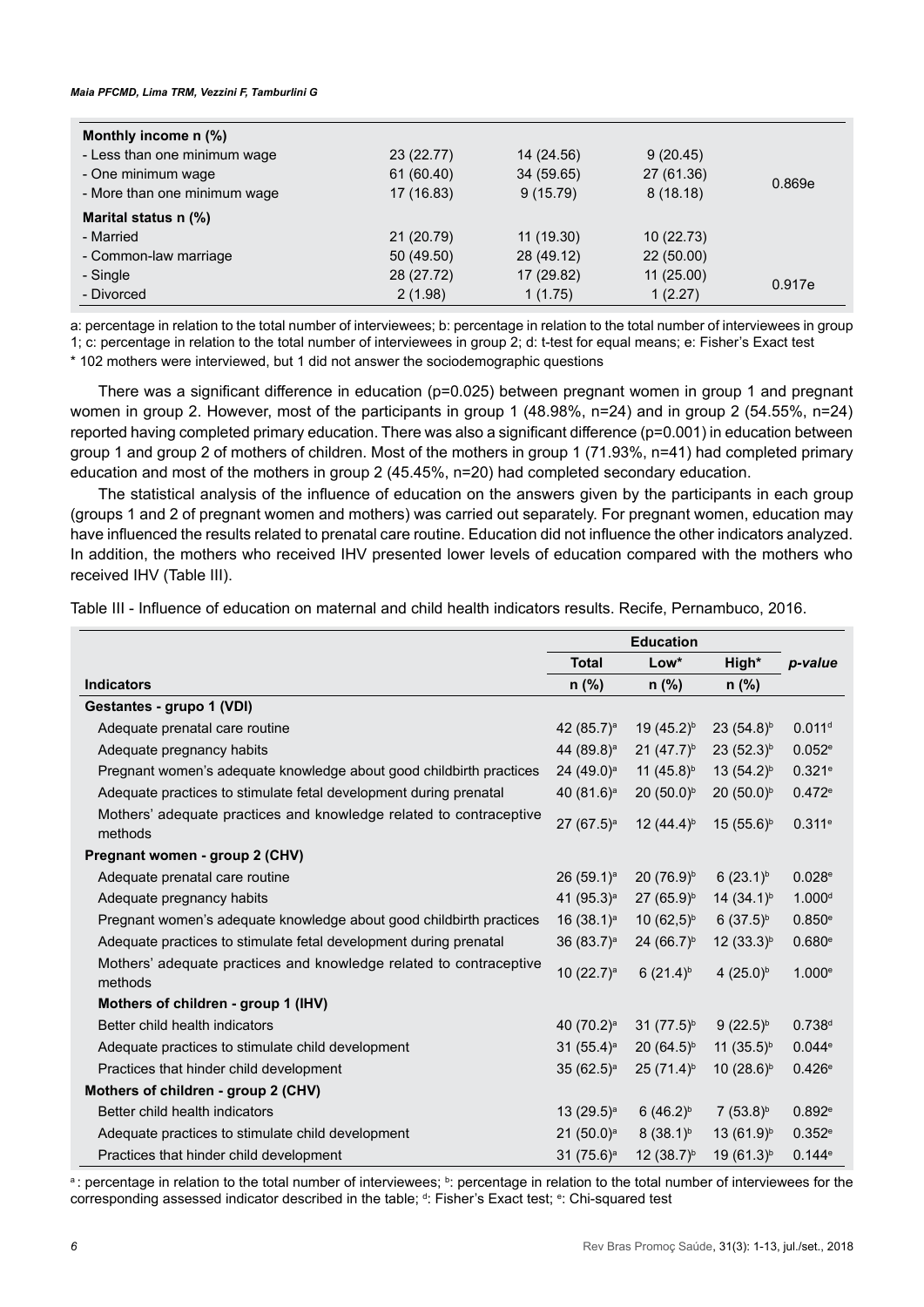The prenatal care routine was adequate for 85.71% (n=42) of the pregnant women in group 1 and 59.09% (n=26) of the pregnant women in group 2 (p=0.005). Of the pregnant women in group 1, 79.17% (n=38) received six or more prenatal consultations; 100% (n=16) received an adequate follow-up of intercurrences; 87.76% (n=43) performed all the tests requested and received the results; 72.34% (n=34) achieved adequate weight gain during pregnancy and 81.63% (n=40) had their immunization scheduled updated (Table IV). In group 2, 36.84% (n=14) of the pregnant women received six or more prenatal visits; 76.92% (n=10) received an adequate follow-up of the intercurrences; 79.55% (n=35) performed all the tests requested and received the results; 69.44% (n=25) achieved adequate weight gain during pregnancy and 69.77% (n=30) had their immunization schedule updated (Table IV).

With regard to the habits of pregnant women, 63.27% (n=31) of the participants in group 1 and 79.07% (n=34) of the participants in group 2 reported having healthy habits (p=0.100). In all, 48.98% (n=24) of the pregnant women in group 1 and 38.10% (n=16) of the pregnant women in group 2 (p=0.298) had adequate knowledge about good childbirth practices. As for fetal development stimulation practices, 81.60% (n=40) of the participants in group 1 and 83.70% (n=36) of the participants in group 2 (p=0.792) reported carrying out activities that stimulated fetal development. There was no significant difference between groups 1 and 2 for the items related to healthy habits, knowledge about good childbirth practices, and fetal development stimulation practices (Table IV).

The knowledge and practices related to contraceptive methods were considered sufficient in 67.50% (n=27) of the pregnant women in group 1 and in 22.73% of the pregnant women in group 2 (n=10) (p<0.001). It should be noted that knowledge about IUD as a contraceptive method was reported by 40% (n=16) of the participants in group 1 and by 0% of the participants in group 2 (p<0.001) (Table IV).

Table IV - Indicators of prenatal care routine, knowledge, habits and practices among pregnant women who received innovative or conventional home visits. Recife, Pernambuco, 2016.

|                                                          |                         | <b>Groups</b>           |                         |                         |  |
|----------------------------------------------------------|-------------------------|-------------------------|-------------------------|-------------------------|--|
| <b>Indicators</b>                                        | <b>Total</b>            | $1$ (IHV)               | 2 (CHV)                 | $p$ -value <sup>d</sup> |  |
|                                                          | $n$ (%)                 | $n$ (%)                 | $n$ (%)                 |                         |  |
| Total number of responses                                | 93 (100)                | 49 (52.69) <sup>a</sup> | 44 (47.31) <sup>a</sup> | 0.005                   |  |
| Adequate prenatal care routine                           | 68 (73.12) <sup>a</sup> | 42 (85.71) <sup>b</sup> | 26 (59.09) <sup>c</sup> |                         |  |
| - Total number of interviewees                           | 86 (100)                | 48 (55.81)              | 38 (44.19)              | $0.001$                 |  |
| - Number of prenatal consultations (>/= 6 consultations) | 52 (60.47)              | 38 (79.17)              | 14 (36.84)              |                         |  |
| - Total number of interviewees                           | 29 (100)*               | 16(55.17)               | 13 (44.83)              | 0.078                   |  |
| - Adequate follow-up of intercurrences during pregnancy  | 26 (89.65)              | 16(100)                 | 10 (76.92)              |                         |  |
| - Total number of interviewees                           | 93 (100)                | 49 (52.69)              | 44 (47.31)              | 0.282                   |  |
| - Performed the laboratory tests requested               | 78 (83.87)              | 43 (87.76)              | 35 (79.55)              |                         |  |
| - Total number of interviewees                           | 83 (100)                | 47 (56.63)              | 36 (43.37)              | 0.811                   |  |
| - Adequate weight gain                                   | 59 (71.08)              | 34 (72.34)              | 25 (69.44)              |                         |  |
| - Total number of interviewees                           | 92 (100)                | 49 (53.26)              | 43 (46.74)              | 0.183                   |  |
| - Adequate immunization during pregnancy                 | 70 (76.09)              | 40 (81.63)              | 30 (69.77)              |                         |  |
| Total number of responses                                | 92 (100)                | 49 (53.26) <sup>a</sup> | 43 (46.74) <sup>a</sup> | 0.100                   |  |
| <b>Adequate pregnancy habits</b>                         | 65 (70.65) <sup>a</sup> | 31 (63.27) <sup>b</sup> | 34 (79.07) <sup>c</sup> |                         |  |
| - Total number of interviewees                           | 92 (100)                | 49 (53.26)              | 43 (46.74)              | 0.277                   |  |
| - Physical exercise during pregnancy                     | 21 (22.83)              | 9(18.37)                | 12 (27.91)              |                         |  |
| - Total number of interviewees                           | 21 (100)**              | 9(42.86)                | 12(57.14)               | 0.104                   |  |
| - Adequate types of physical exercises                   | 17 (80.95)              | 9(100)                  | 8(66.67)                |                         |  |
| - Total number of interviewees                           | 91 (100)                | 49 (53.85)              | 42 (46.15)              | 0.183                   |  |
| - 8-hour sleep                                           | 63 (69.23)              | 31(63.27)               | 32 (76.19)              |                         |  |
| - Number of interviewees                                 | 92 (100)                | 49 (53.26)              | 43 (46.74)              | 0.719                   |  |
| - Smoking                                                | 8(8.70)                 | 5(10.20)                | 3(6.98)                 |                         |  |
| - Number of interviewees                                 | 92 (100)                | 49 (53.26)              | 43 (46.74)              | 1.000                   |  |
| - Drinking                                               | 10 (10.87)              | 5(10.20)                | 5(11.63)                |                         |  |
| - Number of interviewees                                 | 92 (100)                | 49 (53.26)              | 43 (46.74)              | 0.497                   |  |
| - Illicit drug use                                       | 2(2.17)                 | 2(4.08)                 | 0(0.00)                 |                         |  |
| - Number of interviewees                                 | 85 (100)                | 46 (54.12)              | 39 (45.88)              | 0.530                   |  |
| - Read and understood the pregnancy guide                | 38 (44.71)              | 22 (47.83)              | 16 (41.03)              |                         |  |
| - Number of interviewees                                 | 89 (100)                | 48 (53.93)              | 41 (46.07)              | 0.683                   |  |
| - Adequate adherence to prescribed medications           | 83 (93.26)              | 44 (91.67)              | 39 (95.12)              |                         |  |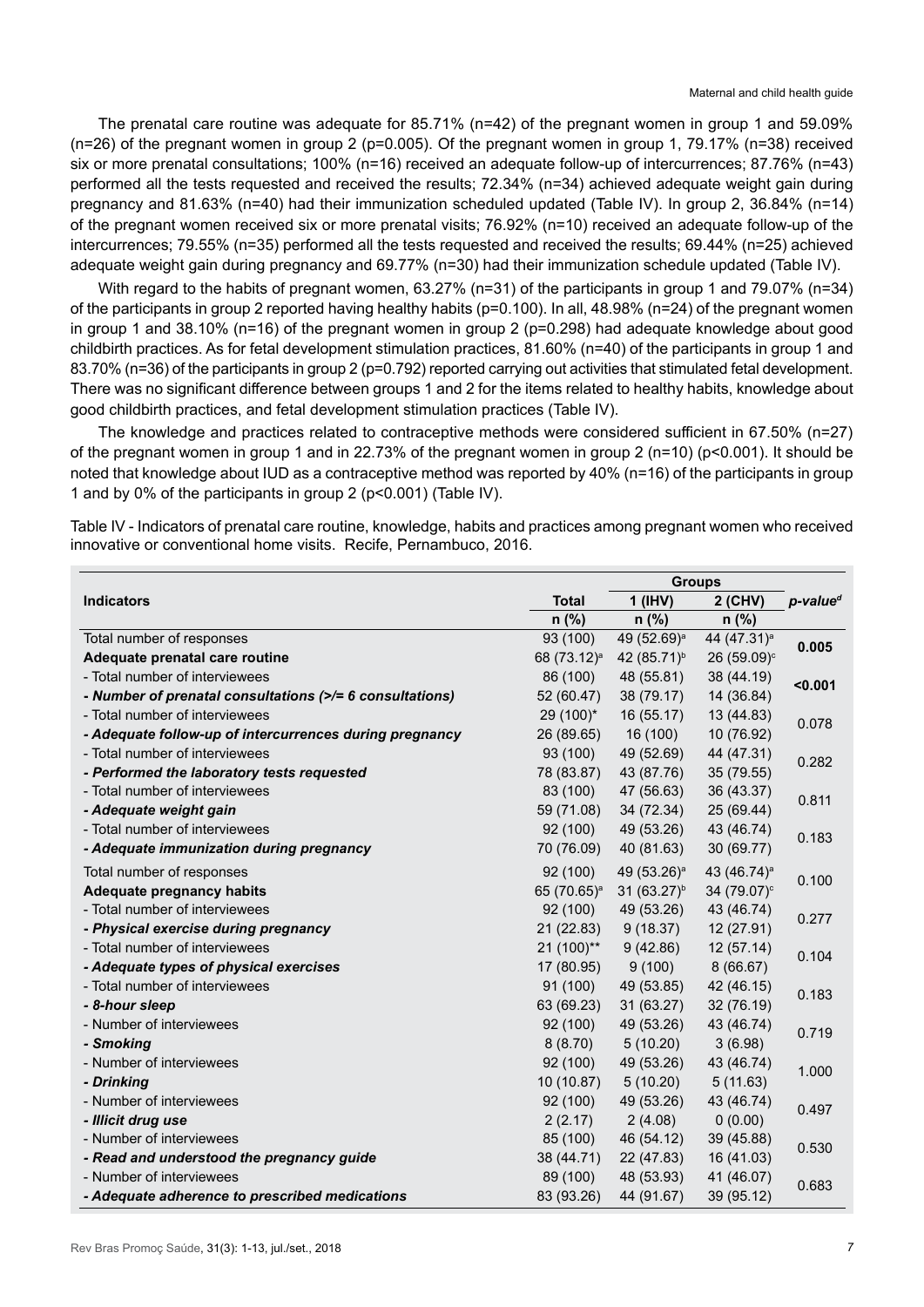| Total number of responses                                                                  | 91 (100)   | 49 (53.85) <sup>a</sup> | 42 (46.15) <sup>a</sup> | 0.298   |
|--------------------------------------------------------------------------------------------|------------|-------------------------|-------------------------|---------|
| Pregnant women's adequate knowledge about good childbirth 40 (43.96) <sup>a</sup>          |            | 24 (48.98) <sup>b</sup> | 16 (38.10) <sup>c</sup> |         |
| practices                                                                                  |            |                         |                         |         |
| - Total number of interviewees                                                             | 91 (100)   | 49 (53.85)              | 42 (46.15)              | 0.244   |
| - Knew the positions that favored normal delivery                                          | 45 (49.45) | 27(55.10)               | 18 (42.86)              |         |
| - Total number of interviewees                                                             | 90 (100)   | 49 (54.44)              | 41 (45.56)              | 0.217   |
| - Knew the advantages of normal delivery                                                   | 65 (72.22) | 38 (77.55)              | 27 (65.85)              |         |
| Total number of responses                                                                  | 92 (100)   | 49(53.30%)              | 43 (46.70%)             | 0.729   |
| Adequate practices to stimulate fetal development during prenatal 76(82.60%)               |            | 40 (81.60%)             | 36 (83.70%)             |         |
| - Total number of interviewees                                                             | 92 (100)   | 49 (53.26)              | 43 (46.74)              | 0.792   |
| - Talked to the child during pregnancy                                                     | 76 (82.61) | 40 (81.63)              | 36 (83.72)              |         |
| - Total number of interviewees                                                             | 91 (100)   | 49 (53.85)              | 42 (46.15)              | 0.738   |
| - Read to the child during pregnancy                                                       | 12 (13.19) | 7 (14.29)               | 5(11.90)                |         |
| - Total number of interviewees                                                             | 92 (100)   | 49 (53.26)              | 43 (46.74)              |         |
| - Rubbed the belly during pregnancy                                                        | 87 (94.57) | 46 (93.88)              | 41 (95.35)              | 1.000   |
| Total number of responses                                                                  | 84 (100)   | 40 (47.62) <sup>a</sup> | 44 (52.38) <sup>a</sup> |         |
| Mothers' adequate practices and knowledge related to contraceptive 37 (44.05) <sup>a</sup> |            | 27 (67.50) <sup>b</sup> | 10 (22.73) <sup>c</sup> | < 0.001 |
| methods                                                                                    |            |                         |                         |         |
| - Total number of interviewees                                                             | 84 (100)   | 40 (47.62)              | 44 (52.38)              |         |
| - Knew at least one type of contraceptive method                                           | 82 (97.62) | 39 (97.50)              | 43 (97.73)              | 1.000   |
| - Total number of interviewees                                                             | 84 (100)   | 40 (47.62)              | 44 (52.38)              |         |
| - Knew the IUD was a contraceptive method                                                  | 16 (19.05) | 16 (40.00)              | 0(0.00)                 | < 0.001 |
| - Total number of interviewees                                                             | 82 (100)   | 40 (48.78)              | 42 (51.22)              |         |
| - Used some type of contraceptive method before pregnancy                                  | 56 (68.29) | 26(65)                  | 30 (71.43)              | 0.532   |
| - Number of interviewees                                                                   | 58 (100)   | 28 (48.28)              | 30 (51.72)              |         |
| - Correct knowledge about the number of days to start using a                              | 8 (13.79)  | 5(17.86)                | 3(10)                   | 0.464   |
| contraceptive method                                                                       |            |                         |                         |         |
| - Number of interviewees                                                                   | 73 (100)   | 40 (54.79)              | 33 (45.21)              |         |
| - Believed breastfeeding prevented pregnancy                                               | 8 (10.96)  | 4(10.00)                | 4(12.12)                | 1.000   |
| - Number of interviewees                                                                   | 68 (100)   | 38 (55.90)              | 30(44.1)                |         |
| - Partner supported the method used by the woman                                           | 63 (92.60) | 33 (86.80)              | 30 (100)                | 0.062   |
| - Number of interviewees                                                                   | 48 (100)   | 19 (39.58)              | 29 (60.41)              |         |
| - Partner supported the use of male condom                                                 | 13 (27.10) | 8(42.10)                | 5(17.24)                | 0.058   |
|                                                                                            |            |                         |                         |         |

a: percentage in relation to the total number of interviewees; <sup>b</sup>: percentage in relation to the total number of interviewees in group 1;  $\circ$  = percentage in relation to the total number of interviewees in group 2; d: Chi-squared test. \*Total number of patients who presented intercurrences during pregnancy.\*\*Total number of patients who did physical exercises; IUD: intrauterine device

The mothers of the children in group 1 showed better indicators of child health in relation to group 2 (p<0.001). The indicators analyzed included: vaccination coverage; exclusive breastfeeding duration (4 to 6 months); adequate age of initiation and interval of complementary feeding, and types of food offered. In group 1, 61.40% (n=35) of the participants presented exclusive breastfeeding duration of 4 to 6 months, 64.91% (n=37) started complementary feeding at the right age of the child, 81.82% (n=45) offered food at a recommended interval of time and 53.57% (n=30) offered adequate food to the children. The rates found in group 2 were, respectively, 22.22% (n=10), 23.26% (n=10), 55.81% (n=24) and 11.36% (n=5) (Table V).

In all, 55.36% (n=31) of the mothers in group 1 and 51.16% (n=22) of the mothers in group 2 (p=0.687) carried out activities that stimulated infant development. There was no significant difference regarding the activities (Table IV). Although there was no significant difference in reading, 33.93% (n=19) of the mothers in group 1 reported reading to their children on a weekly basis compared with 19.05% (n=8) of the mothers in group 2 (Table V).

A total of 37.50% (n=31) of the mothers in group 1 and 23.81% (n=22) of the mothers in group 2 (p=0.152) reported practices that may compromise infant development. There was no significant difference between the number of hours the child spent in front of the television (3 hours a day or more) and the use of inappropriate punishments (physical violence and verbal aggression) (Table V).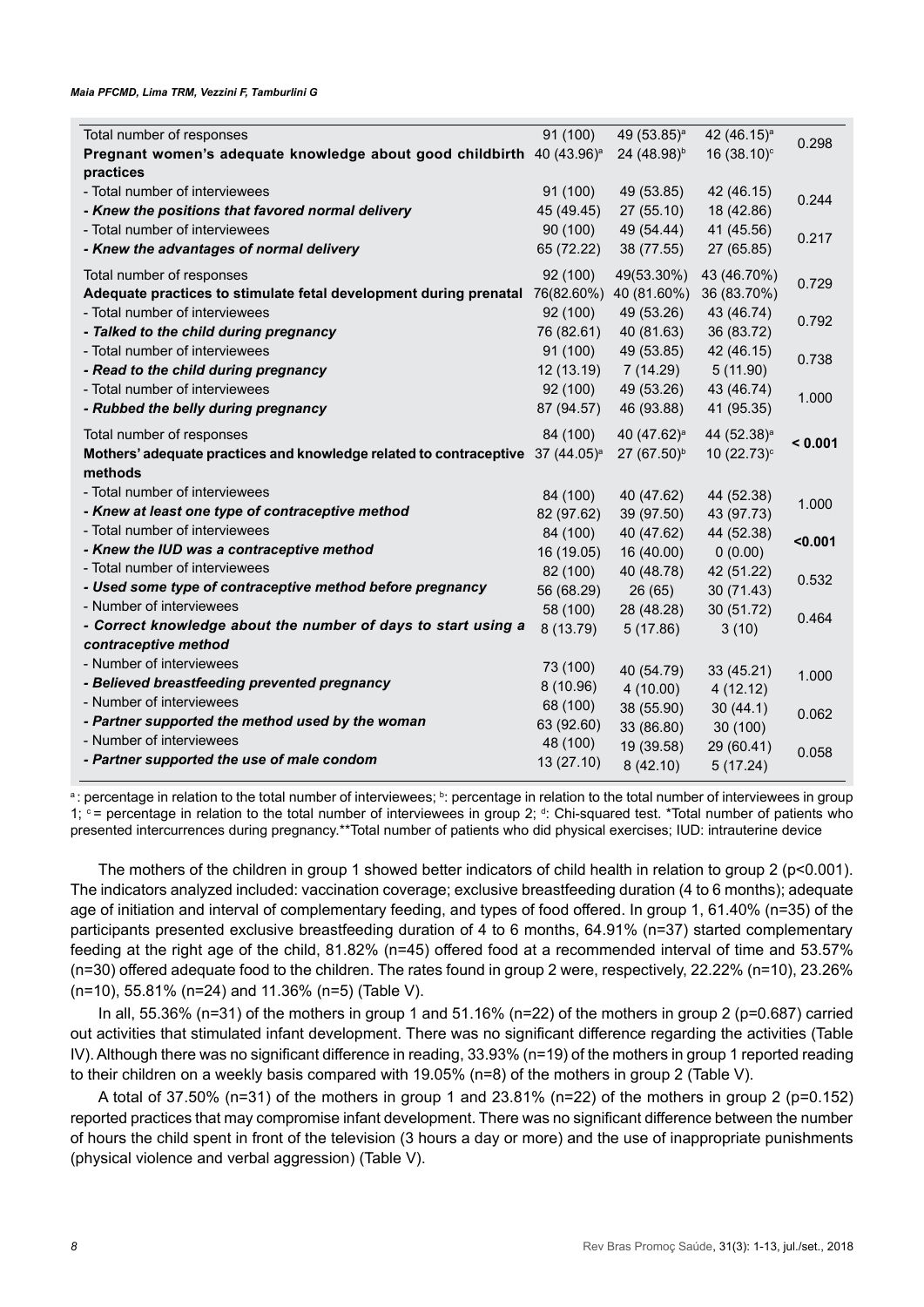Table V - Indicators of child health and practices to stimulate child development among mothers who received innovative or conventional home visits. Recife, Pernambuco, 2016.

|                                                                 |                         | <b>Groups</b>           |                         |                      |  |
|-----------------------------------------------------------------|-------------------------|-------------------------|-------------------------|----------------------|--|
| <b>Indicators</b>                                               | <b>Total</b>            | $1$ (IHV)               | 2 (CHV)                 | p-value <sup>d</sup> |  |
|                                                                 | $n$ (%)                 | $n$ (%)                 | $n$ (%)                 |                      |  |
| Total number of responses                                       | 102 (100)               | 57 (55.88) <sup>a</sup> | 45 (44.12) <sup>a</sup> | < 0.001              |  |
| <b>Better child health indicators</b>                           | 53 (51.96) <sup>a</sup> | 40 (70.18) <sup>b</sup> | 13 (28.89) <sup>c</sup> |                      |  |
| - Total number of interviewees                                  | 100 (100)               | 57(57)                  | 43 (43)                 |                      |  |
| - Adequate vaccine coverage                                     | 91(91)                  | 49 (85.96)              | 42 (97.67)              | 0.074                |  |
| - Total number of interviewees                                  | 102 (100)               | 57 (55.88)              | 45 (44.12)              | 0.018                |  |
| - Adequate duration of exclusive breastfeeding                  | 45 (44.12)              | 35 (61.40)              | 10 (22.22)              |                      |  |
| - Total number of interviewees                                  | 100 (100)               | 57 (57)                 | 43 (43)                 |                      |  |
| - Initiation of complementary feeding at 4 or 6 months          | 47(47)                  | 37 (64.91)              | 10 (23.26)              | < 0.001              |  |
| - Total number of interviewees                                  | 98 (100)                | 55 (56.12)              | 43 (43.88)              |                      |  |
| - Adequate interval between complementary feeds (every 3 hours) | 69 (70.41)              | 45 (81.82)              | 24 (55.81)              | 0.005                |  |
| - Number of interviewees                                        | 100 (100)               | $56(56)^a$              | 44 (44) <sup>a</sup>    |                      |  |
| - Adequate types of food offered                                | $35(35)^a$              | $30(53.57)^{b}$         | $5(11.36)$ °            | < 0.001              |  |
| Total number of responses                                       | 99 (100)                | 56 (56.57) <sup>a</sup> | 43 (43.43) <sup>a</sup> | 0.687                |  |
| Adequate practices to stimulate child development               | 53 (53.54) <sup>a</sup> | 31 (55.36) <sup>b</sup> | 22 (51.16) <sup>c</sup> |                      |  |
| - Total number of interviewees                                  | 99 (100)                | 56 (56.57)              | 43 (43.43)              |                      |  |
| - Talked to the child                                           | 98 (98.99)              | 56 (100)                | 42 (97.67)              | 0.434                |  |
| - Total number of interviewees                                  | 99 (100)                | 56 (56.57)              | 43 (43.43)              | 0.434                |  |
| - Plays with the child                                          | 98 (98.99)              | 56 (100)                | 42 (97.67)              |                      |  |
| - Total number of interviewees                                  | 99 (100)                | 56 (56.57)              | 43 (43.43)              | 0.278                |  |
| - Tells stories to the child                                    | 40 (40.40)              | 20(35.71)               | 20 (46.51)              |                      |  |
| - Number of interviewees                                        | 98 (100)                | 56 (57.14)              | 42 (42.86)              | 0.247                |  |
| - Listens to music                                              | 86 (87.76)              | 51 (91.07)              | 35 (83.33)              |                      |  |
| - Number of interviewees                                        | 98 (100)                | 56 (57.14)              | 42 (42.86)              | 0.103                |  |
| - Weekly reading                                                | 27(27.55)               | 19 (33.93)              | 8(19.05)                |                      |  |
| - Number of interviewees                                        | 97(100)                 | 56 (57.73)              | 41 (42.27)              |                      |  |
| - Children's books in the house                                 | 55 (56.70)              | 33 (58.93)              | 22 (53.66)              | 0.605                |  |
| - Number of interviewees                                        | 95 (100)                | 56 (58.95)              | 39 (41.05)              |                      |  |
| - Age of children's first contact with books (from 6 months)    | 50 (52.63)              | 30(53.57)               | 20 (51.28)              | 0.826                |  |
| Total number of responses                                       | 98(100)                 | 56 (57.14) <sup>a</sup> | 42 (42.86) <sup>a</sup> | 0.152                |  |
| Practices that hindered child development                       | $31(31.63)^a$           | 21 (37.50) <sup>b</sup> | 10 (23.81) <sup>c</sup> |                      |  |
| - Total number of interviewees                                  | 98 (100)                | 56 (57.14)              | 42 (42.86)              | 0.204                |  |
| - Number of hours spent watching TV (more than 3 hours)         | 25(25.51)               | 17 (30.36)              | 8(19.05)                |                      |  |
| - Total number of interviewees                                  | 98 (100)                | 56 (57.14)              | 42 (42.86)              | 0.753                |  |
| - Inappropriate punishment                                      | 11 (11.22)              | 7(12.50)                | 4(9.52)                 |                      |  |

a percentage in relation to the total number of interviewees; <sup>b</sup>: percentage in relation to the total number of interviewees in group 1;  $\degree$  percentage in relation to the total number of interviewees in group 2;  $\degree$ : Chi-squared test

## **DISCUSSION**

The present study showed that a IHV program based on an action-oriented guide can contribute to improving maternal and child health indicators. There was a statistically significant difference between groups 1 and 2 in prenatal care routine indicators, in knowledge and practices related to contraceptive methods, and in child health indicators analyzed in relation to feeding. However, there were no significant differences between the other variables studied.

There was a significant difference in the level of education between the pregnant women in groups 1 and 2 in the present study. This difference may have interfered in the results of indicators related to the prenatal care routine, but it has not been shown to have influenced the results related to better knowledge about the use of contraceptive methods. It should be noted that prenatal care routine indicators are not data related to the participants' knowledge. The level of education was also significantly different between group 1 and group 2 of mothers of children. However, the statistical analysis of the group showed that better indicators of child health presented by group 1 were no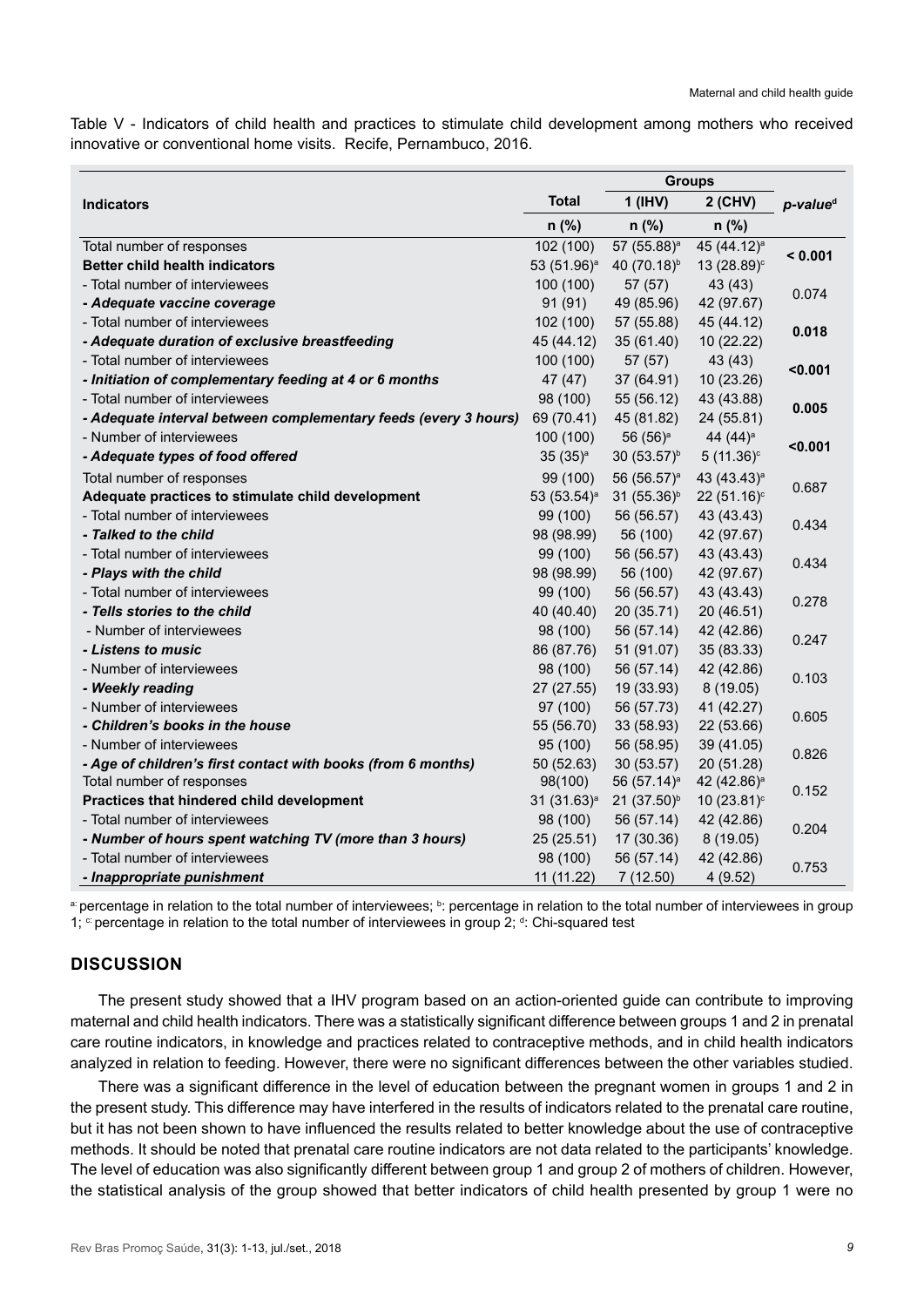influenced by education. In addition, mothers in group 1 presented lower levels of education and better results, as previously mentioned, thus demonstrating that these results may have been caused by the IHV program.

Research on CHW have pointed out factors that may have influenced the other results obtained with IHV. Some of these factors include: people were not at home on the day scheduled for the visit, difficult access, and exposure to local violence(17). The excessive number of tasks was a condition that limited professionals' performance of home care, community and health education activities ${}^{(22)}$  ${}^{(22)}$  ${}^{(22)}$ .

In a qualitative study conducted by the researchers of the present study with focus groups of CHW and other health care team members, some barriers to the implementation of IHV were reported: difficulties working based on the content of the guide, lack of financial support, poor support from the family health care team, and, mainly, the lack of support from district authorities for the systematic use of the guiding material. It should be noted that there was no report of any negative experience resulting from IHV in the relationship between CHW and the community $^{(23)}$  $^{(23)}$  $^{(23)}$ .

The positive results of the present research showed that IHV may have contributed to improving prenatal care of pregnant women, not only with regard to the minimum number of prenatal consultations, but also in relation to laboratory tests performed and adequate follow-up of the complications during prenatal care.

One of the strategies of the National Policy for Comprehensive Child Health Care (*Política Nacional de Atenção Integral à Saúde da Criança – PNAISC*) is the provision of humanized and quality care during pregnancy, labor and childbirth and to the newborn, including prenatal care activities and follow-up of children in primary care $^{(24)}$  $^{(24)}$  $^{(24)}$ . To reduce maternal and infant mortality, it is important to ensure easy access to quality health services and compliance with protocols based on the best scientific evidence<sup>([24](#page-11-16))</sup>. The IHV program based on an action-oriented guide favored compliance with protocols already established by the Ministry of Health in primary care, thus offering a high-quality prenatal care.

The Stork Network, which is considered the most complete program ever developed by the Federal Government, ensures the right to reproductive planning for women through the provision of guidance on body care and use of contraceptive methods®. Another significant finding of the present study was related to pregnant women's knowledge about the function of the intrauterine device (IUD). The number of women who knew and was interested in using IUD was higher in group 1. Therefore, the IHV contributed to explaining the importance of the use of a contraceptive method that is delivered by SUS, thus favoring reproductive planning, which is one of the strategies of the Stork Network.

With regard to child health, the introduction of complementary feeding still appears as a problem when considering the moment of initiation of complementary feeding and the types of food introduced ${}^{\textrm{\tiny{(25)}}}$  ${}^{\textrm{\tiny{(25)}}}$  ${}^{\textrm{\tiny{(25)}}}$ .

The Brazilian Breastfeeding Strategy (*Estratégia Amamenta Brasil – EAB*), which was created through the integration between the Brazilian Breastfeeding Network and the National Strategy for the Promotion of Healthy Complementary Feeding, aims to improve breastfeeding promotion and healthy complementary feeding practices for children under 2 years of age. In addition, it seeks to improve competencies and skills of health professionals working in Primary Health Care centers (UBS) to promote breastfeeding and adequate complementary feeding by including these actions in routine activities $^{(26)}$  $^{(26)}$  $^{(26)}$ .

The findings of the present study showed significant improvements in exclusive breastfeeding duration, initiation of complementary feeding, and types and consistency of the foods offered to children by the mothers in group 1, thus demonstrating a beneficial effect of the IHV on one factor of great importance for children's health. In agreement with the objectives of the EAB, the IHV were able to promote breastfeeding and healthy complementary feeding through the use of guidelines, which took into account the cultural, social and economic aspects of the women participating in the study.

All the positive results of the present study are in line with other research findings that recommend the use of educational materials, guidelines and educational interventions in health services as technically reliable sources to ensure adequate maternal and child health conditions and to improve the use of contraceptive methods, exclusive breastfeeding and the quality of children's complementary feeding $^{(27\text{-}36)}$  $^{(27\text{-}36)}$  $^{(27\text{-}36)}$  $^{(27\text{-}36)}$  $^{(27\text{-}36)}$ .

The present study presented an innovation with the implementation of an IHV program based on an actionoriented guide. In Brazil, the main material that guides the work of CHW in maternal and child health is the Practical Guide for the Community Health Worker. However, CHW do not receive training for the use of the guide and it is not structured according to the important themes that should be addressed in each home visit $^{(37)}$  $^{(37)}$  $^{(37)}$ . The guide offered a sequence of aspects that should be observed, informed, encouraged, identified and questioned and that directed visit of the CHW in an objectively manner. In addition, the training provided enabled CHW to use the material. Considering that one of the main difficulties pointed out by the CHW was the excessive number of activities, the IHV program reduced the number of HV made by the CHW(17).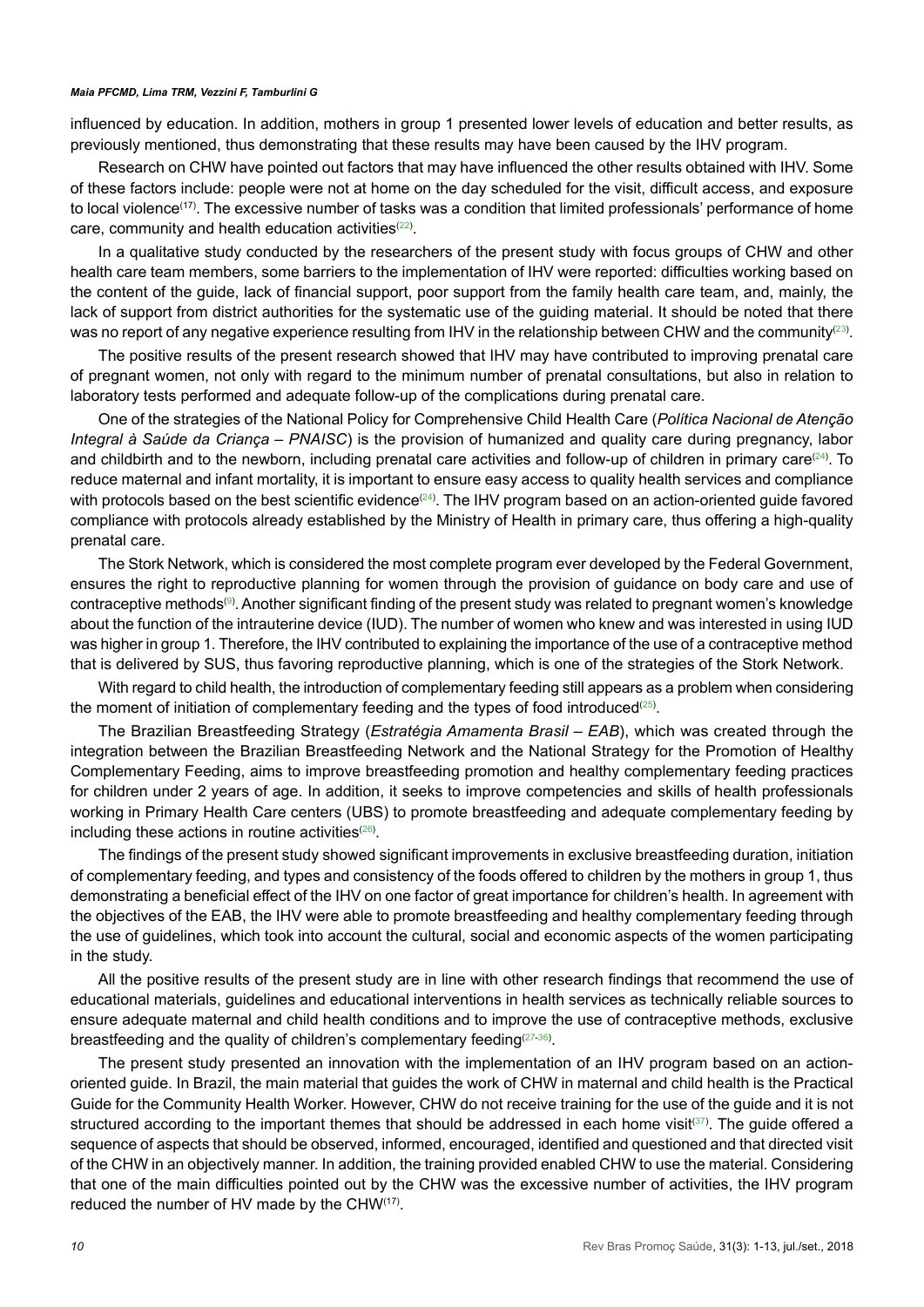The researchers acknowledge that the study had a limited number of participants and that the assessment of the practices was performed indirectly with the application of the questionnaire. However, some actions to improve the effectiveness of the use of the guide should be considered in order to obtain better results in maternal and child health. Such actions include: structuring its contents in order to make it a handbook; incorporating the observed data with its applicability to patients' medical records; supporting and ensuring the supervision of the use of the guide by the whole health care team; and, mainly, obtaining support from the municipal, state and federal health authorities to implement the IHV program.

## **CONCLUSION**

The Innovative Home Visit program based on an action-orientation guide contributed to improving mothers' knowledge about child health care during the pre- and postnatal periods, thus favoring the improvement of maternal and child health indicators.

## **ACKNOWLEDGEMENTS**

The present study was part of a project funded by CNPq - Science without Borders Program - Special Visiting Professor Modality, for which the authors are grateful.

## **CONFLICTS OF INTEREST**

The authors declare there are no conflicts of interest.

## **CONTRIBUTIONS**

**Paula Ferdinanda** contributed to planning, data collection, literature review, elaboration of the guide, drafting the manuscript and manuscript submission. **Tereza Rebecca** and **Francesca Vezzini** contributed to research planning, data collection, elaboration of the guide and revision of the manuscript. **Giorgio Tamburlini** contributed to planning, elaboration of the guide, drafting and revision of the manuscript.

**Manuscript originated from a thesis** presented to the Maternal and Child Health Doctoral Program of the Professor Fernando Figueira Comprehensive Medicine Institute (*Instituto de Medicina Integral Professor Fernando Figueira – IMIP*) by the author Paula Ferdinanda Conceição de Mascena Diniz Maia titled: "Analysis of the effects of a home visit program on the maternal and child health indicators of communities in Recife: an intervention study". The thesis was presented on April, 17, 2018. Number of pages: 162.

## **REFERENCES**

- <span id="page-10-0"></span>1. Dias MSA, Oliveira IP, Silva LMS, Vasconcelos MIO, Machado MFAS, Forte FDS, et al. Política Nacional de Promoção da Saúde: um estudo de avaliabilidade em uma região de saúde no Brasil. Ciência Saúde Colet. 2018;23(1):103-44.
- <span id="page-10-1"></span>2. Cassiano ACM, Carlucci EMS, Gomes CF, Bennemann RM. Saúde materno infantil no Brasil: evolução e programas desenvolvidos pelo Ministério da Saúde. Rev Serviço Público Brasília. 2014;65(2):227-44.
- <span id="page-10-2"></span>3. Ministério da Saúde (BR). Atenção humanizada ao recém-nascido de baixo peso: método canguru: manual técnico. Brasília: Ministério da Saúde; 2013.
- <span id="page-10-3"></span>4. ODM Brasil (BR). Objetivos do Desenvolvimento do Milênio Brasil [accessed on 2018 Mar]. Available from: [http://](http://www.odmbrasil.gov.br/o-brasil-e-os-odm) [www.odmbrasil.gov.br/o-brasil-e-os-odm](http://www.odmbrasil.gov.br/o-brasil-e-os-odm)
- <span id="page-10-4"></span>5. Viellas EFV, Domingues RMSM, Dias MAB, Gama SGN, Theme MM Filha, Costa JV. Assistência pré-natal no Brasil. Cad Saúde Pública. 2014;30 Supl 1:S85-S100.
- <span id="page-10-5"></span>6. Ministério da Saúde (BR). Política Nacional de Promoção da Saúde: PNaPS: revisão da Portaria MS/GM no 687, de 30 de março de 2006. Brasília: Ministério da Saúde; 2014.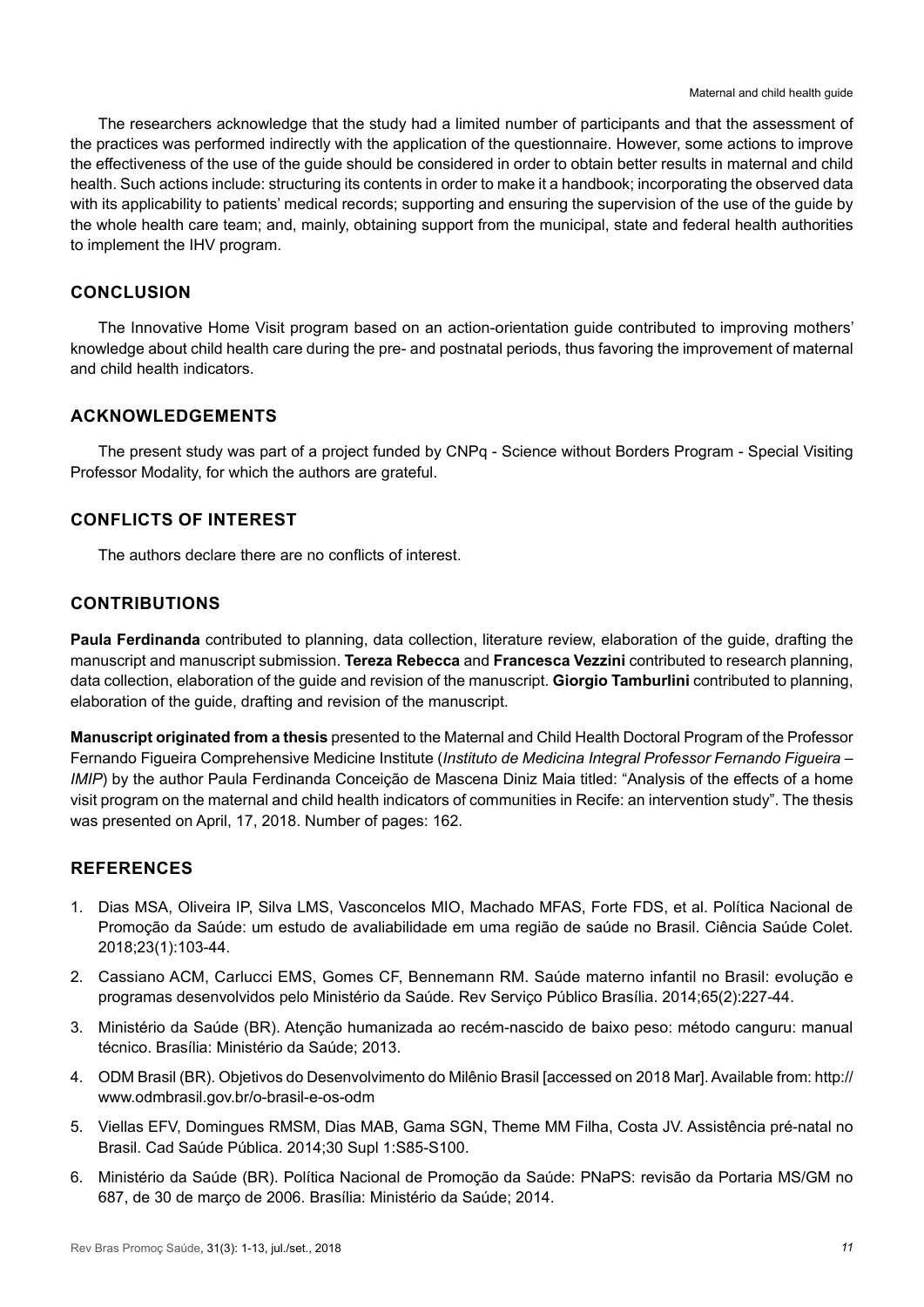- <span id="page-11-0"></span>7. Brasil. Portaria no. 2.436, de 21 de setembro de 2017. Estabelece a revisão de diretrizes para a organização da Atenção Básica, no âmbito do Sistema Único de Saúde (SUS). Diário Oficial da União; Brasília, 22 set. 2017; Seção 1.
- <span id="page-11-1"></span>8. Ministério da Saúde (BR). Programação Anual de Saúde. Brasília: Ministério da Saúde; 2018.
- <span id="page-11-2"></span>9. Ministério da Saúde (BR). Rede Cegonha. [accessed on 2018 Mar 21]. Available from: [http://dab.saude.gov.br/](http://dab.saude.gov.br/portaldab/ape_redecegonha.php) [portaldab/ape\\_redecegonha.php](http://dab.saude.gov.br/portaldab/ape_redecegonha.php)
- <span id="page-11-3"></span>10. Ministério da Saúde (BR). Saúde Brasil 2011: uma análise da situação de saúde e a vigilância da saúde da mulher. Mortalidade materna no Brasil: principais causas de morte e tendências temporais no período de 1990 a 2010. Brasília: Ministério da Saúde; 2012.
- <span id="page-11-4"></span>11. Ministério da Saúde (BR). Atenção ao pré-natal de baixo risco. Brasília: Ministério da Saúde; 2013. (Caderno de Atenção Básica, no 32)
- <span id="page-11-5"></span>12. Carli RD, Costa MC, Silva EB, Resta DG, Colomé ICS. Acolhimento e vínculo nas concepções e práticas dos agentes comunitários de saúde. Texto & Contexto Enferm. 2014;23(3):626-32.
- <span id="page-11-6"></span>13. Ministério da Saúde (BR). Atenção domiciliar no SUS: resultados do laboratório de inovação em atenção domiciliar. Brasília: Ministério da Saúde; 2014.
- <span id="page-11-7"></span>14. Kebian LVA, Acioli S. A visita domiciliar de enfermeiros e agentes comunitários de saúde da Estratégia Saúde da Família. Rev Eletrônica Enferm. 2014;16(1):161-9.
- <span id="page-11-8"></span>15. Andrade VMP, Cardoso CL. Visitas domiciliares de agentes comunitários de saúde: concepções de profissionais e usuários. Psico USF. 2017;22(1):87-98.
- <span id="page-11-9"></span>16. Maciazeki-Gomes RC, Souza CD, Baggio L, Wachs F. O trabalho do agente comunitário de saúde na perspectiva da educação popular em saúde: possibilidades e desafios. Ciência Saúde Colet. 2016;21(5):1637-46.
- <span id="page-11-10"></span>17. Nascimento VF, Terças ACP, Hattori TY, Graça BC, Cabral JF, Gleriano JS. Dificuldades apontadas pelo agente comunitário de saúde na realização do seu trabalho. Saúde (Santa Maria). 2017;43(1):60-9.
- <span id="page-11-11"></span>18. Santos GEO. Cálculo amostral: calculadora on-line [accessed on 2018 Mar 1]. Available from: [http://www.](http://www.calculoamostral.vai.la/) [calculoamostral.vai.la](http://www.calculoamostral.vai.la/)
- <span id="page-11-12"></span>19. Ministério da Saúde (BR). Saúde da criança: crescimento e desenvolvimento. Brasília: Ministério da Saúde; 2012. (Cadernos de Atenção Básica, no 33).
- 20. World Health Organization. WHO recommendations: optimizing health worker roles to improve access to key maternal and newborn health interventions through task shifting. Geneva: WHO; 2012.
- <span id="page-11-13"></span>21. Ministério da Saúde (BR). Atenção ao pré-natal de baixo risco. Brasília: Ministério da Saúde; 2013. (Cadernos de Atenção Básica, no 32).
- <span id="page-11-14"></span>22. Alonso CMC, Béguin PD, Duarte FJCM. Trabalho dos agentes comunitários de saúde na Estratégia Saúde da Família: metassíntese. Rev Saúde Pública. 2018;52:1-13.
- <span id="page-11-15"></span>23. Francesca Vezzini. Policy options for improving the performance of community health workers (CHWs) in maternal and child health in Brazil: analysis of barriers and facilitators to CHW national program and evaluation of a community-based trial in Recife [thesis]. Italy. Università Degli Studi Di Trieste; 2017.
- <span id="page-11-16"></span>24. Leal MC, Theme-Filha MM, Moura EC, Cecatti G, Santos LMP. Atenção ao pré-natal e parto em mulheres usuárias do sistema público de saúde residentes na Amazônia Legal e no Nordeste, Brasil. Rev Bras Saúde Mater Infant. 2010;15(1):91-104.
- <span id="page-11-17"></span>25. Maranhão HS, Aguiar RC, Lira DTJ, Sales MUF, Nóbrega NAN. Dificuldades alimentares em pré-escolares, práticas alimentares pregressas e estado nutricional. Rev Paul Pediatr. 2018;36(1):45-51.
- <span id="page-11-18"></span>26. Ministério da Saúde (BR). Estratégia nacional para promoção do aleitamento materno e alimentação complementar saudável no Sistema Único de Saúde: manual de implementação. Brasília: Ministério da Saúde; 2015.
- <span id="page-11-19"></span>27. Aiga H, Nguyen VD, Nguyen CD, Nguyen TTT, Nguyen LTP. Knowledge, attitude and practices: assessing maternal and child health care handbook intervention in Vietnam. BMC Public Health. 2016;16:129.